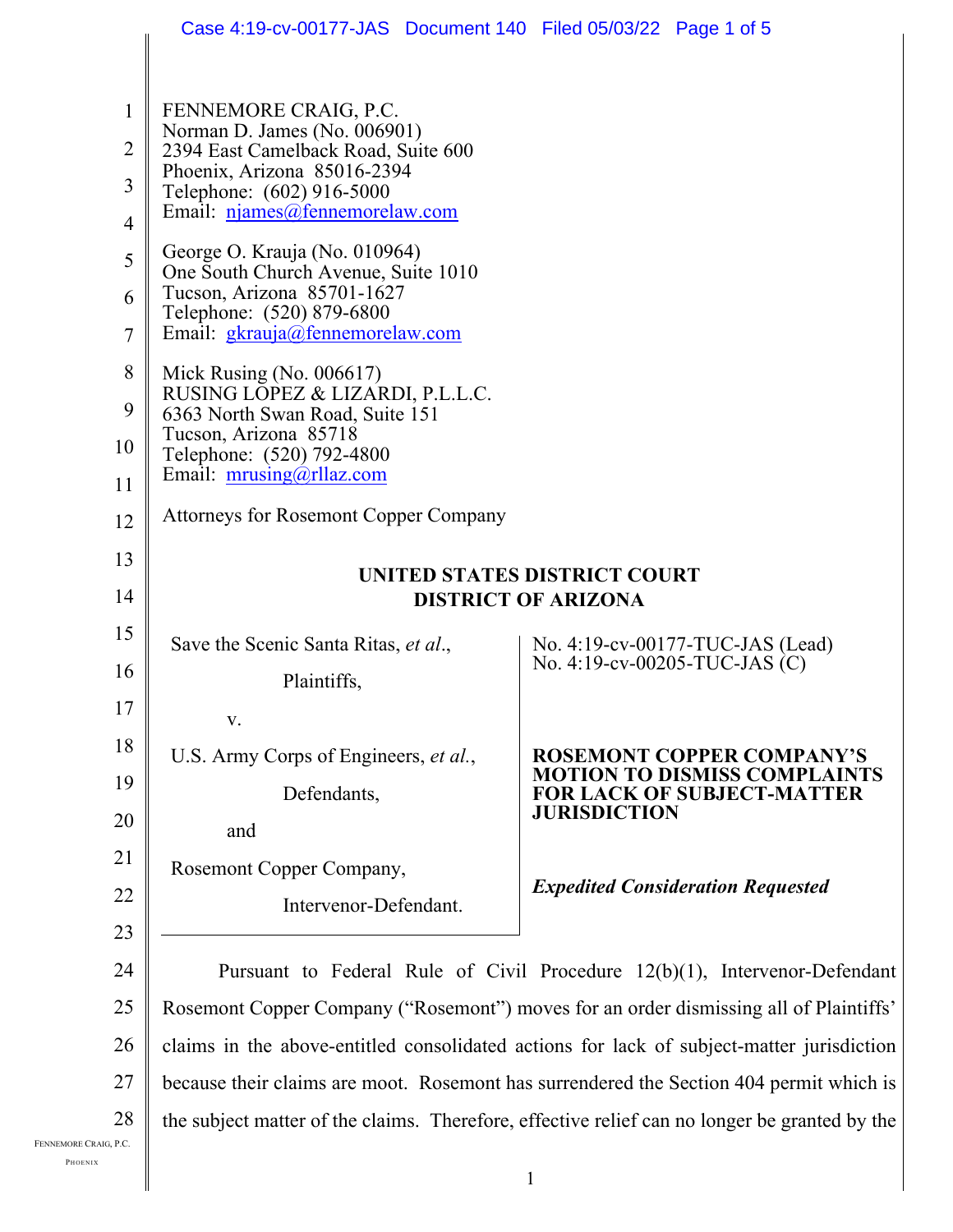2 Court, mooting the lawsuits. *See*, *e.g.*, *Grand Canyon Tr. v. U.S. Bureau of Reclamation*, 691 F.3d 1008, 1016 (9th Cir. 2012) ("If an event occurs that prevents the court from granting effective relief, the claim is moot and must be dismissed." (citation omitted)).

Because Plaintiffs have sought a temporary restraining order/preliminary injunction, Rosemont requests that the Court consider this motion on an expedited basis as it bears on the Court's jurisdiction to grant Plaintiffs' relief.

7

1

3

4

5

6

## **I. PROCEDURAL BACKGROUND**

8 9 10 11 12 13 14 15 16 17 18 19 The facts relevant to this motion are simple and undisputed. In 2019, Defendant U.S. Army Corps of Engineers ("Corps") issued a permit to Rosemont ("the Permit"), allowing Rosemont to discharge fill materials into potential waters of the United States ("WOTUS") at specified locations within the proposed Rosemont Project footprint and utility corridor pursuant to Section 404 of the Clean Water Act, 33 U.S.C. § 1344. (*See* Case No. 19-CV-00205, Doc. 13-9 (copy of Corps Permit No. SPL-2008-0816-MB).) Plaintiffs immediately filed lawsuits against the Corps under the Administrative Procedure Act ("APA"), alleging that the Corps improperly issued the Permit. (Case No. 19-CV-00177, Doc. 1; Case No. 19-CV-00205, Doc. 1.) Both complaints seek a declaration that in issuing the Permit, the Corps violated the Clean Water Act, the National Environmental Policy Act ("NEPA"), and the APA, and request an order vacating the Permit and the Corps' NEPA documents. (Case No. 19-CV-00177, Doc. 52-2 at 94;<sup>1</sup> Case No. 19-CV-00205 Doc. 1 at 89.<sup>2</sup>)

20 21 22 23 24 The Court subsequently concluded, in the related action previously filed by Plaintiffs, that the environmental impact statement ("EIS") upon which the Corps based its environmental analysis under NEPA was flawed and vacated the EIS. *See Ctr. for Biological Diversity v. U.S. Fish & Wildlife Serv.*, 409 F. Supp. 3d 738, 766 (D. Ariz. 2019). As a result of that ruling, the Corps suspended Rosemont's Permit on August 23, 2019.

25

FENNEMORE CRAIG, P.C.

<sup>26</sup> <sup>1</sup> Citation to Save the Scenic Santa Ritas Plaintiffs' amended complaint.

<sup>27</sup> 28  $2\,$  Save the Scenic Santa Ritas Plaintiffs also alleged that the Corps violated the Endangered Species Act ("ESA") in relying on Biological Opinions issued by the U.S. Fish and Wildlife Service on the Rosemont Project. (Case No. 19-CV-00177, Doc. 52-2 at 93–94.)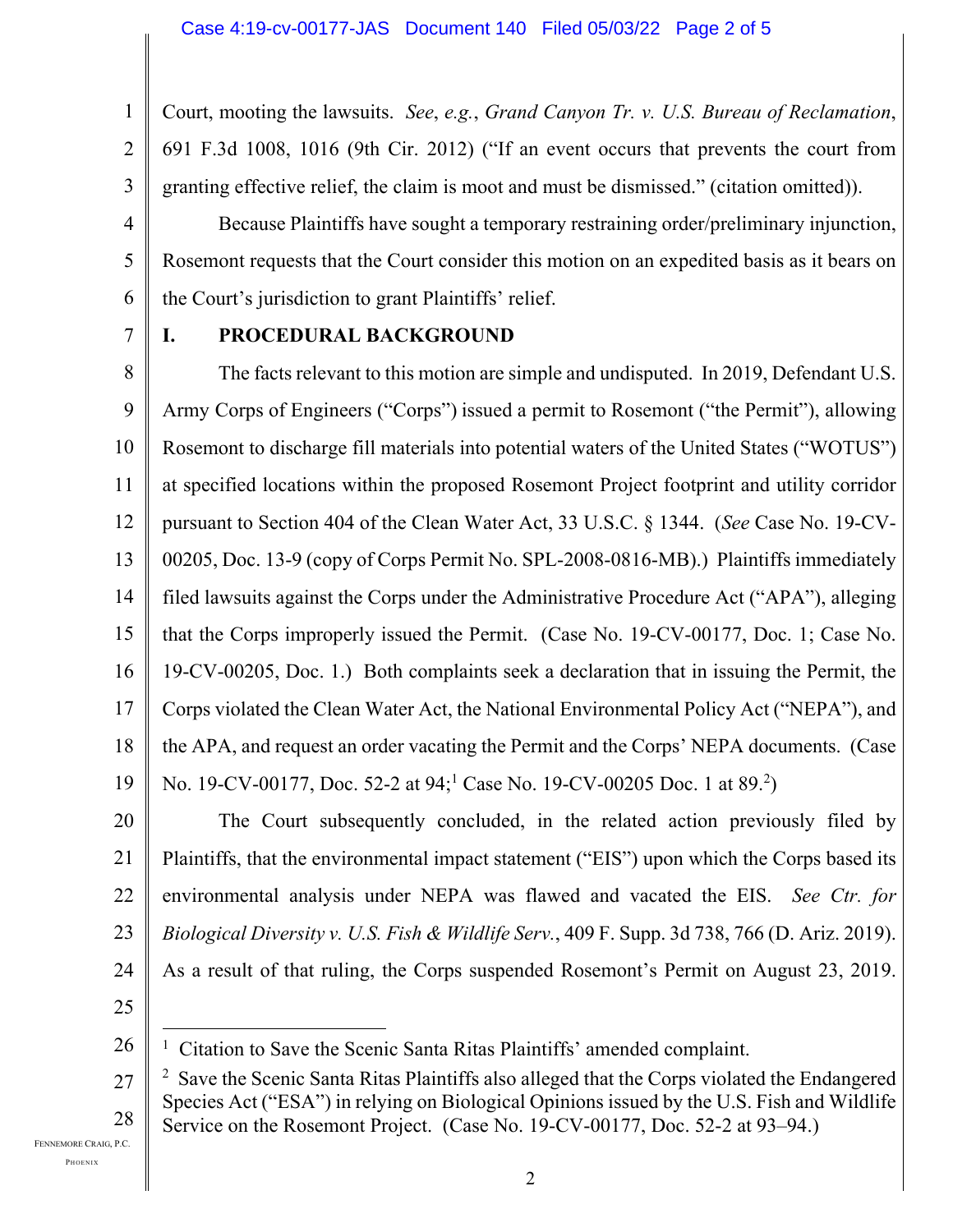1 2 3 4 (Case No. 19-CV-00177, Doc. 98.) Because Rosemont's Permit was suspended, the Court stayed Plaintiffs' lawsuits challenging the Permit until the Corps "takes further action to reinstate, modify, or revoke the suspended Clean Water Act permit." (Case No. 19-CV-00177, Doc. 102.)

5 6 7 8 9 Given the status of the Permit, including the uncertainty about its reinstatement, Rosemont decided to voluntarily surrender the Permit. Accordingly, by letter dated April 28, 2022, Rosemont formally notified the Corps that it surrenders the Permit. A true copy of Rosemont's letter to the Corps is attached as **Exhibit A**. As a result, the Permit which is the subject matter of the lawsuits no longer exists and is not effective.

10 11

## **II. THERE IS NO LONGER A LIVE CONTROVERSY BECAUSE ROSEMONT HAS SURRENDERED THE PERMIT**

12 13 14 15 16 17 18 19 20 21 22 23 24 25 26 Because Rosemont has surrendered the Permit, there is no longer a live controversy regarding the propriety of the Corps' actions in issuing the Permit. "Where the issues presented are no longer live and the parties, therefore, lack a legally cognizable interest for which courts can grant a remedy, an action is generally mooted." *Forest Guardians v. U.S. Forest Serv*., 370 F. Supp. 2d 978, 984 (D. Ariz. 2004) (holding claims regarding Forest Service special use permit were moot because permit expired). It is well-accepted that where a permit is no longer effective, claims related to it become moot. *See, e.g.*, *Madison v. Tulalip Tribes of Wash.*, 163 F. App'x 499, 500 (9th Cir. 2006) (holding "the question of whether the EPA should have complied with NEPA when it extended coverage under the 1998 general [NPDES] permit [wa]s no longer live" because that permit expired); *Native Americans for Enola v. U.S. Forest Serv*., 60 F.3d 645, 646 (9th Cir. 1995) (explaining that action became moot when activities were completed and permit expired); *Nw. Res. Info, Ctr., Inc. v. Nat'l Marine Fisheries Serv*., 56 F.3d 1060, 1069–70 (9th Cir. 1995) (challenged permit for operation of transportation program expired, rendering challenge moot).

Thus, where a claim challenges a permit that has been surrendered, the claim becomes moot. *See Wash. State Dep't of Fisheries v. FERC*, 801 F.2d 1516, 1519 (9th Cir.

FENNEMORE CRAIG, P.C.

27

28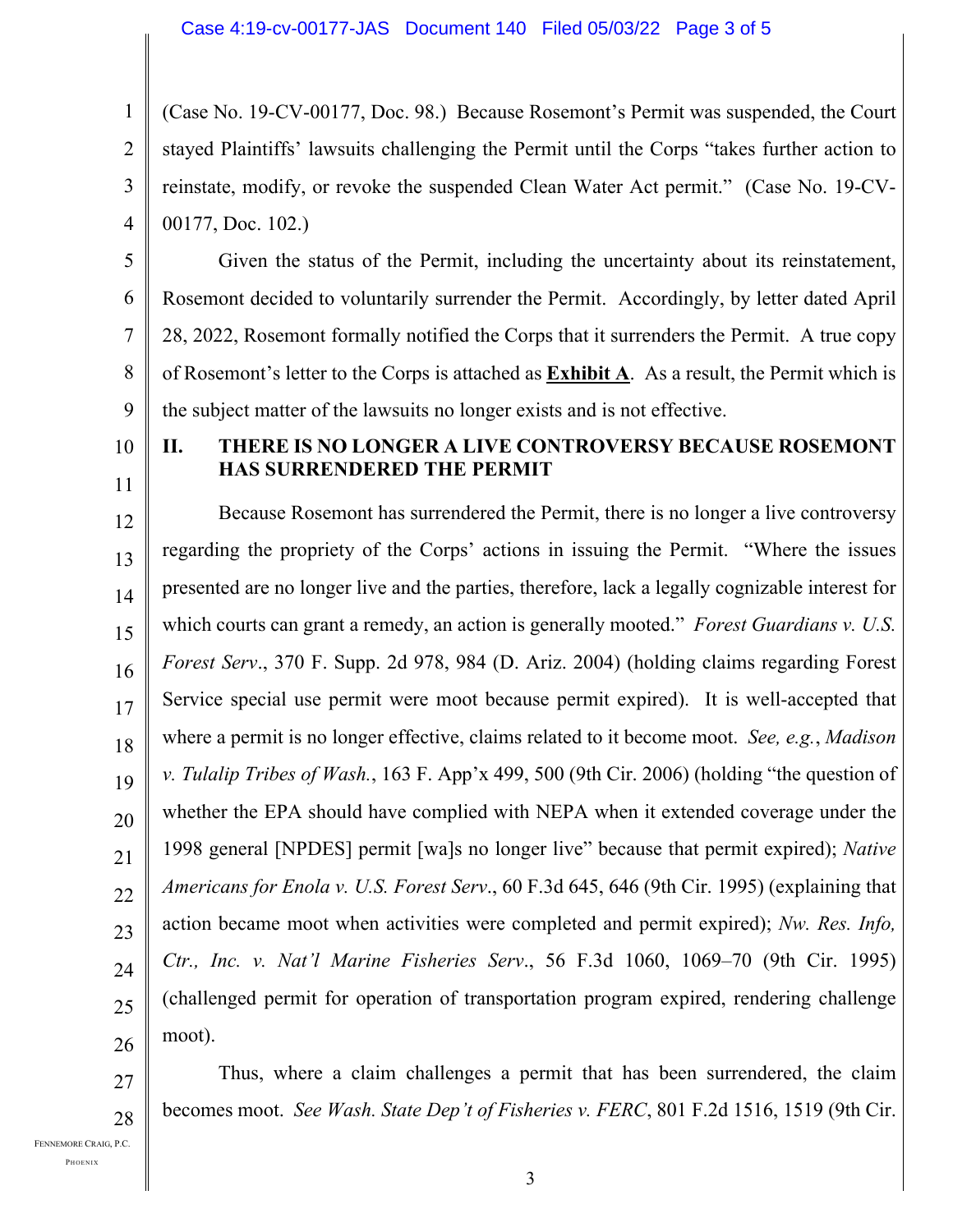#### Case 4:19-cv-00177-JAS Document 140 Filed 05/03/22 Page 4 of 5

1 2 3 4 5 6 7 8 1986) (noting that surrender of permit mooted pending appeal). For example, in *Riverkeeper, Inc. v. Mirant Lovett, LLC*, the court explained that the defendant's surrendering of a Clean Water Act permit made it impossible to order injunctive and declaratory relief pursuant to plaintiff's Clean Water Act claim alleging violations of defendant's permit. *See* 675 F. Supp. 2d 337, 347–48 (S.D.N.Y. 2009). The court rejected plaintiff's contention that the defendant could restart its violations of the permit because the permit no longer existed. *See id.* Plaintiff's claim therefore became moot when the defendant surrendered the permit given that it was no longer effective. *See id.*

9 10 11 12 13 14 15 16 17 18 19 20 21 22 23 Courts have come to the same conclusion as to expired permits. In *National Parks Conservation Ass'n, Inc. v. U.S. Army Corps of Engineers*, the court dismissed claims under the Clean Water Act, ESA, and the APA, for lack of a live controversy when the challenged Section 404 permit expired. 574 F. Supp. 2d 1314, 1324 (S.D. Fla. 2008). In *Ohio Valley Environmental Coalition v. Hurst*, the plaintiff sought an injunction preventing use of a Corps' nationwide permit until an EIS had been completed on its environmental impacts. 604 F. Supp. 2d 860, 875–76 (S.D. W. Va. 2009). But because the permit had expired, the court determined that the challenge to the permit was moot and could not be prosecuted. *See id.* Similarly, in *WaterWatch of Oregon v. U.S. Army Corps of Engineers*, the challenged Section 404 permit expired during the course of the lawsuit. No. CIV. 99-861- BR, 2000 WL 1100059, at \*2 (D. Or. June 7, 2000). As a result, the court held that the case had become moot because the permittee would have to obtain a new permit, and at that time, would be subject to the ESA's consultation requirements before it could engage in any further conduct covered by the expired permit. *See id.* In sum, claims that challenge permits that are no longer effective are moot.

24

25 26 27 28 Consequently, because Rosemont has surrendered the Permit—rendering it void and without effect—Plaintiffs' claims challenging the Corps' actions in issuing that Permit are moot. Indeed, no effective judicial relief can be provided because there is no Clean Water Act permit to address. Moreover, no activities can be undertaken by Rosemont pursuant to the Permit, and, therefore, Plaintiffs face no injuries based on the issuance of the Permit.

FENNEMORE CRAIG, P.C.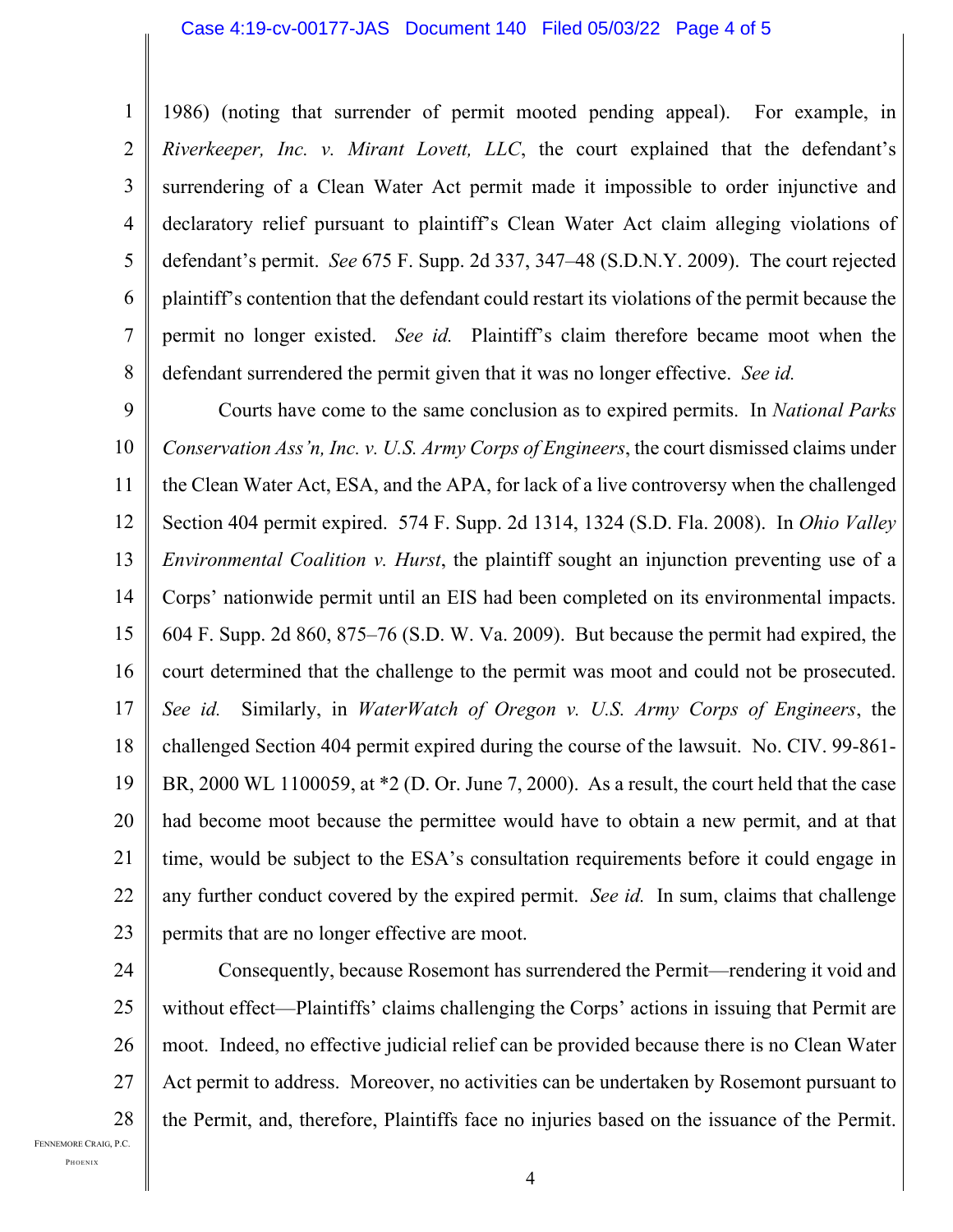# Case 4:19-cv-00177-JAS Document 140 Filed 05/03/22 Page 5 of 5

| $\mathbf{1}$          | Thus, Plaintiffs' claims challenging the issuance of the Permit must be dismissed for lack |  |  |
|-----------------------|--------------------------------------------------------------------------------------------|--|--|
| $\overline{2}$        | of subject-matter jurisdiction.                                                            |  |  |
| $\mathfrak{Z}$        | For the foregoing reasons, Rosemont respectfully requests that this Court grant its        |  |  |
| $\overline{4}$        | motion and dismiss the above-entitled lawsuits challenging the Corps' issuance of the      |  |  |
| 5                     | Permit. A proposed form of order is filed herewith.                                        |  |  |
| 6                     | RESPECTFULLY SUBMITTED this 3rd day of May, 2022.                                          |  |  |
| $\overline{7}$        | FENNEMORE CRAIG, P.C.                                                                      |  |  |
| 8                     |                                                                                            |  |  |
| 9                     | s/Norman D. James<br>Norman D. James                                                       |  |  |
| 10                    | George O. Krauja                                                                           |  |  |
| 11                    | <b>Mick Rusing</b>                                                                         |  |  |
| 12                    | RUSING LOPEZ & LIZARDI, P.L.L.C.                                                           |  |  |
| 13                    | <b>Attorneys for Rosemont Copper Company</b>                                               |  |  |
| 14                    | 21198059.1                                                                                 |  |  |
| 15                    |                                                                                            |  |  |
| 16                    |                                                                                            |  |  |
| 17                    |                                                                                            |  |  |
| 18                    |                                                                                            |  |  |
| 19                    |                                                                                            |  |  |
| 20                    |                                                                                            |  |  |
| 21                    |                                                                                            |  |  |
| 22                    |                                                                                            |  |  |
| 23                    |                                                                                            |  |  |
| 24                    |                                                                                            |  |  |
| 25                    |                                                                                            |  |  |
| 26                    |                                                                                            |  |  |
| 27<br>28              |                                                                                            |  |  |
| FENNEMORE CRAIG, P.C. |                                                                                            |  |  |
| PHOENIX               | 5                                                                                          |  |  |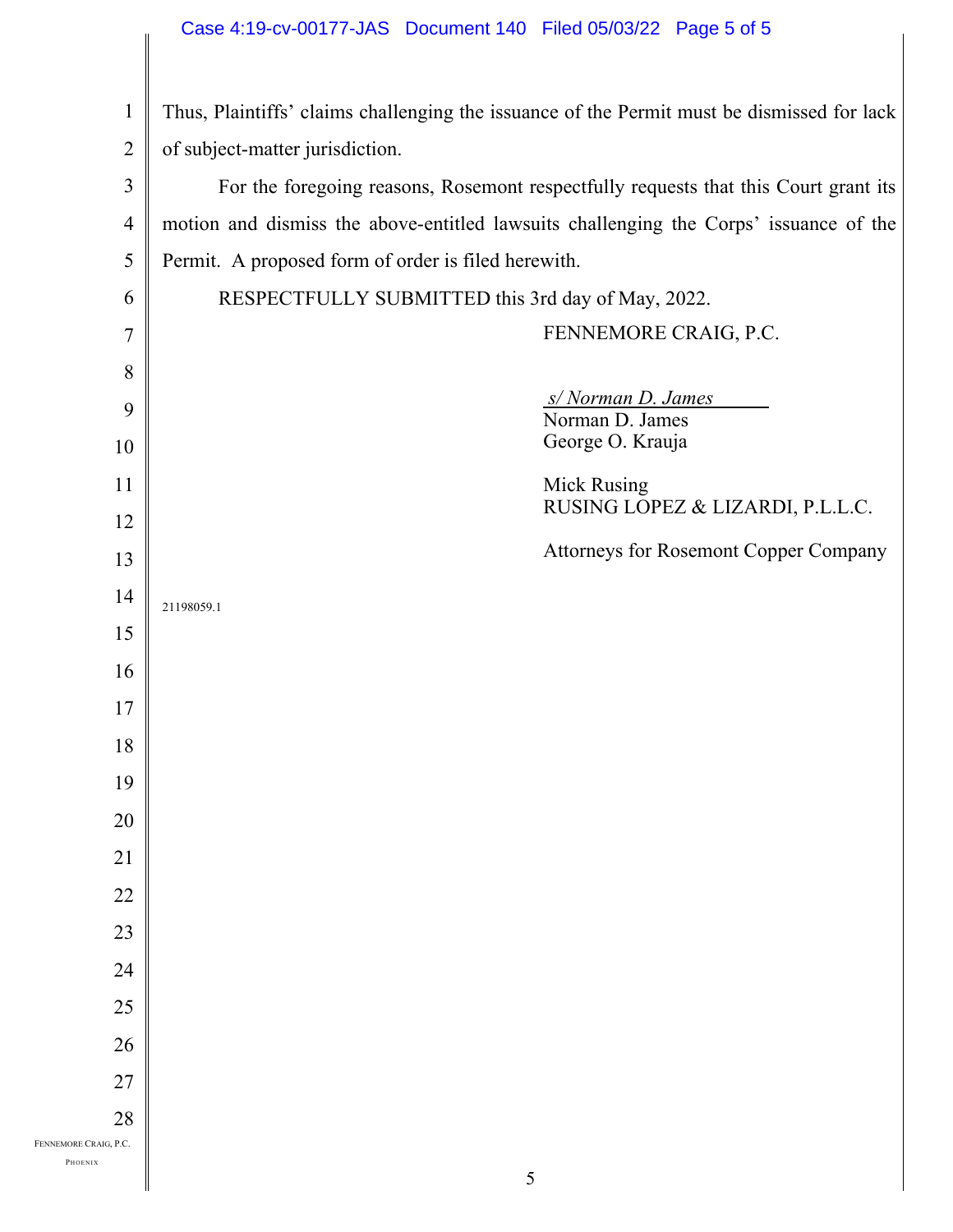# **EXHIBIT A**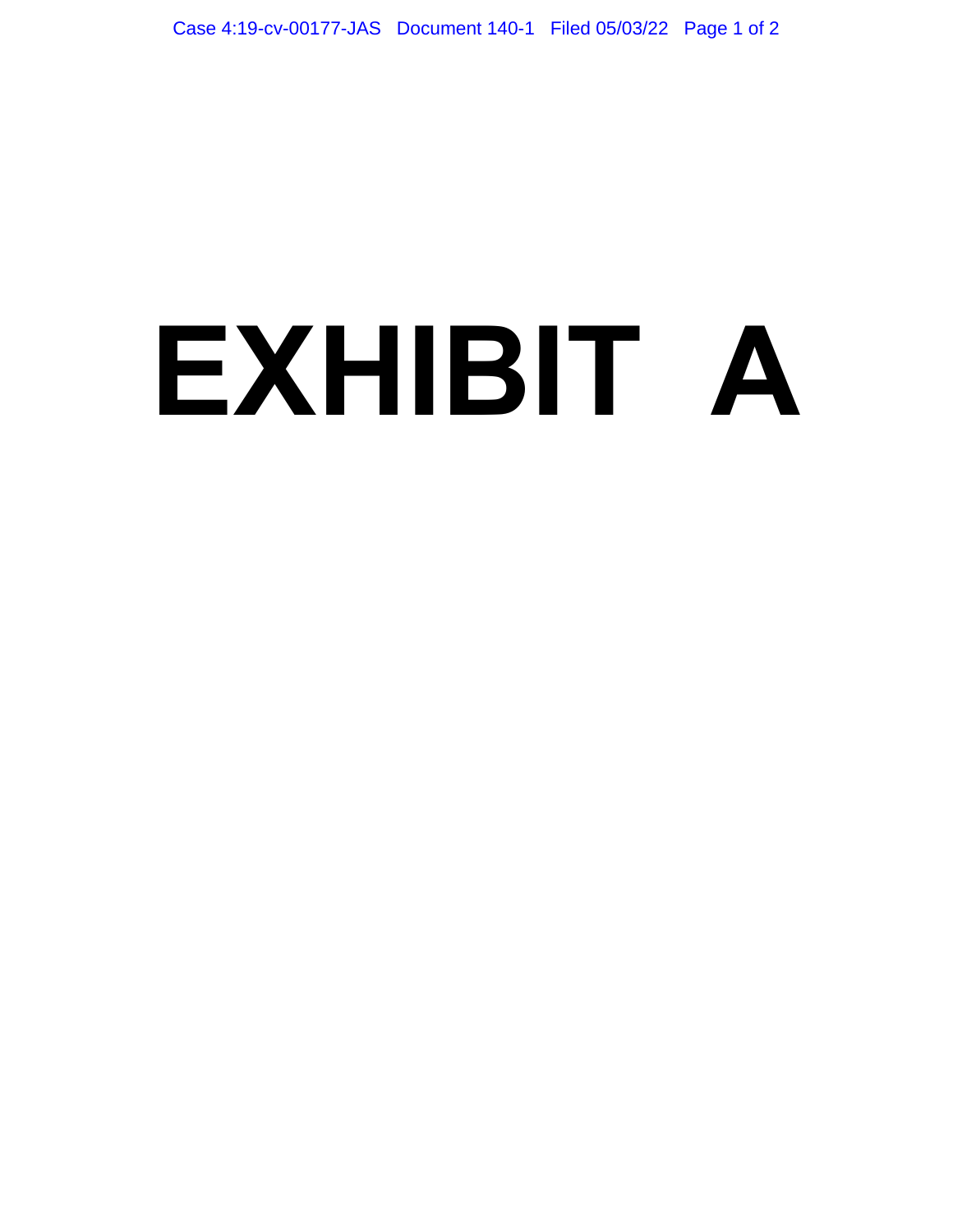

April 28, 2022

### SENT VIA FEDERAL EXPRESS

Tori White Chief, Operations and Regulatory U.S. Army Corps of Engineers, South Pacific Division Phillip Burton Federal Building 450 Golden Gate Avenue San Francisco, California 94102

RE: Rosemont Copper Company Section 404 Permit, Corps Permit No. SPL-2008-0816-MB

Dear Ms. White:

On behalf of Rosemont Copper Company, I hereby surrender the above-referenced Section 404 permit. The permit was issued by the South Pacific Division on March 8, 2019 but has been suspended since August 23, 2019. No work authorized by the permit has been conducted.

Please do not hesitate to reach out to me if you have any questions about Hudbay's Arizona projects.

Sincerely,

 $\overline{\phantom{a}}$ 

Javier Del Rio Vice President, South America and USA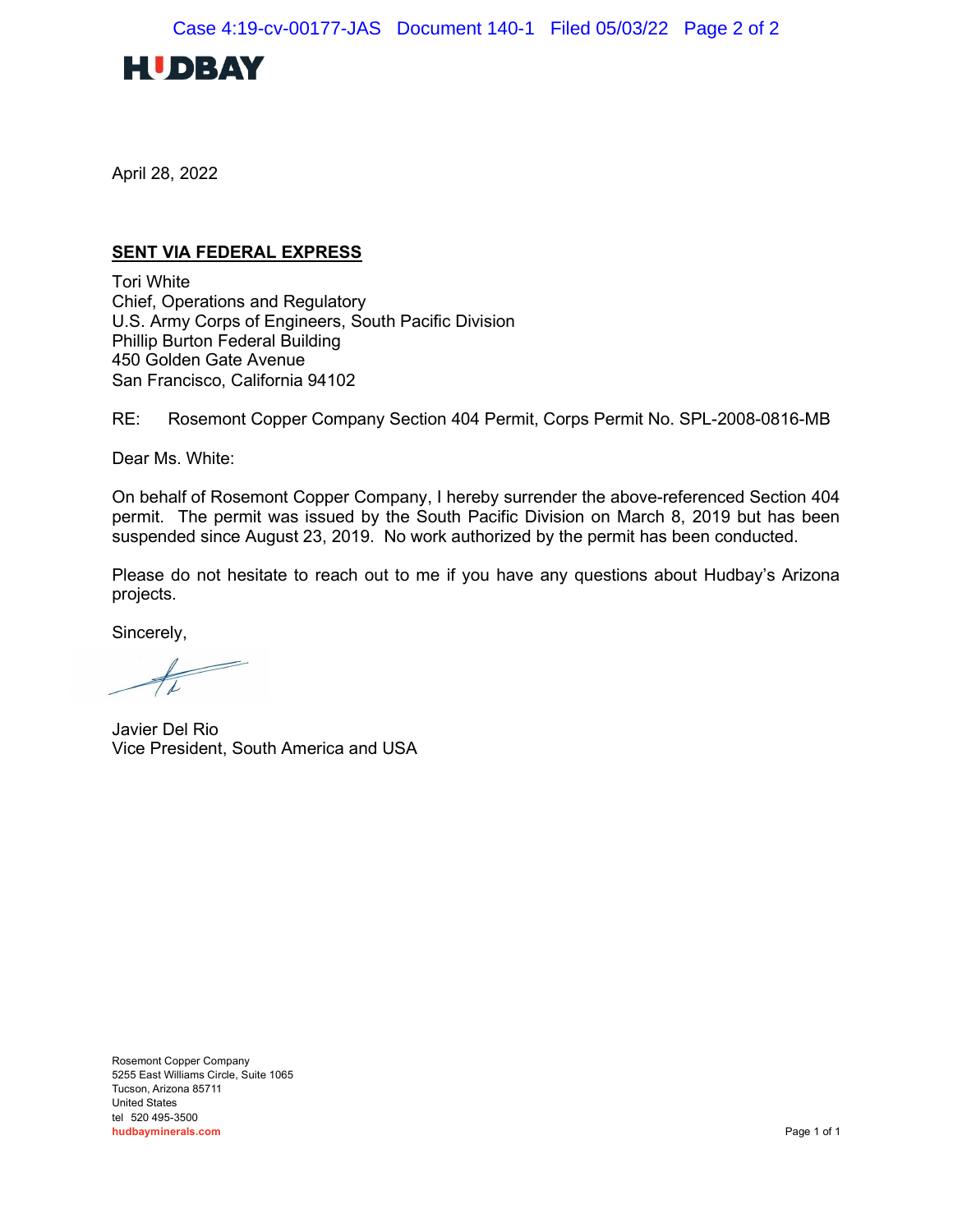|                                  | Case 4:19-cv-00177-JAS  Document 140-2  Filed 05/03/22  Page 1 of 2                      |                                                                                          |  |
|----------------------------------|------------------------------------------------------------------------------------------|------------------------------------------------------------------------------------------|--|
|                                  |                                                                                          |                                                                                          |  |
| 1                                |                                                                                          |                                                                                          |  |
| $\overline{2}$                   |                                                                                          |                                                                                          |  |
| 3                                |                                                                                          |                                                                                          |  |
| $\overline{4}$                   |                                                                                          |                                                                                          |  |
| 5                                |                                                                                          |                                                                                          |  |
| 6                                |                                                                                          |                                                                                          |  |
| $\overline{7}$                   | UNITED STATES DISTRICT COURT                                                             |                                                                                          |  |
| 8                                | <b>DISTRICT OF ARIZONA</b>                                                               |                                                                                          |  |
| 9                                | Save the Scenic Santa Ritas, et al.,                                                     | No. 4:19-cv-00177-TUC-JAS (Lead)<br>No. 4:19-cv-00205-TUC-JAS (C)<br><b>CONSOLIDATED</b> |  |
| 10                               | Plaintiffs,                                                                              |                                                                                          |  |
| 11                               | V.                                                                                       |                                                                                          |  |
| 12                               | U.S. Army Corps of Engineers, et al.,                                                    | [PROPOSED] ORDER DISMISSING<br>COMPLAINTS FOR LACK OF                                    |  |
| 13                               | Defendants,                                                                              | <b>SUBJECT-MATTER JURISDICTION</b>                                                       |  |
| 14                               | and                                                                                      |                                                                                          |  |
| 15                               | Rosemont Copper Company,                                                                 |                                                                                          |  |
| 16                               | Intervenor-Defendant.                                                                    |                                                                                          |  |
| 17                               |                                                                                          |                                                                                          |  |
| 18                               | Pursuant to Federal Rule of Civil Procedure $12(b)(1)$ , Intervenor-Defendant            |                                                                                          |  |
| 19                               | Rosemont Copper Company ("Rosemont") has moved for an order dismissing all of            |                                                                                          |  |
| 20                               | Plaintiffs' claims in the above-entitled consolidated actions for lack of subject-matter |                                                                                          |  |
| 21                               | jurisdiction because their claims have become moot. (Doc. ) Rosemont has                 |                                                                                          |  |
| 22                               | surrendered the Clean Water Act permit which is the subject matter of the claims.        |                                                                                          |  |
| 23                               | Therefore, effective relief can no longer be granted by the Court.                       |                                                                                          |  |
| 24                               | THEREFORE, having reviewed Rosemont's motion to dismiss and the parties                  |                                                                                          |  |
| 25                               | related filings, and good cause appearing therefor,                                      |                                                                                          |  |
| 26                               |                                                                                          | IT IS HEREBY ORDERED that Rosemont's motion to dismiss Plaintiffs' claims for            |  |
| 27                               | lack of subject-matter jurisdiction is granted.                                          |                                                                                          |  |
| 28                               |                                                                                          | IT IS FURTHER ORDERED that the complaints in the above-entitled consolidated             |  |
| FENNEMORE CRAIG, P.C.<br>PHOENIX |                                                                                          |                                                                                          |  |
|                                  | $\mathbf{1}$<br>21100010                                                                 |                                                                                          |  |